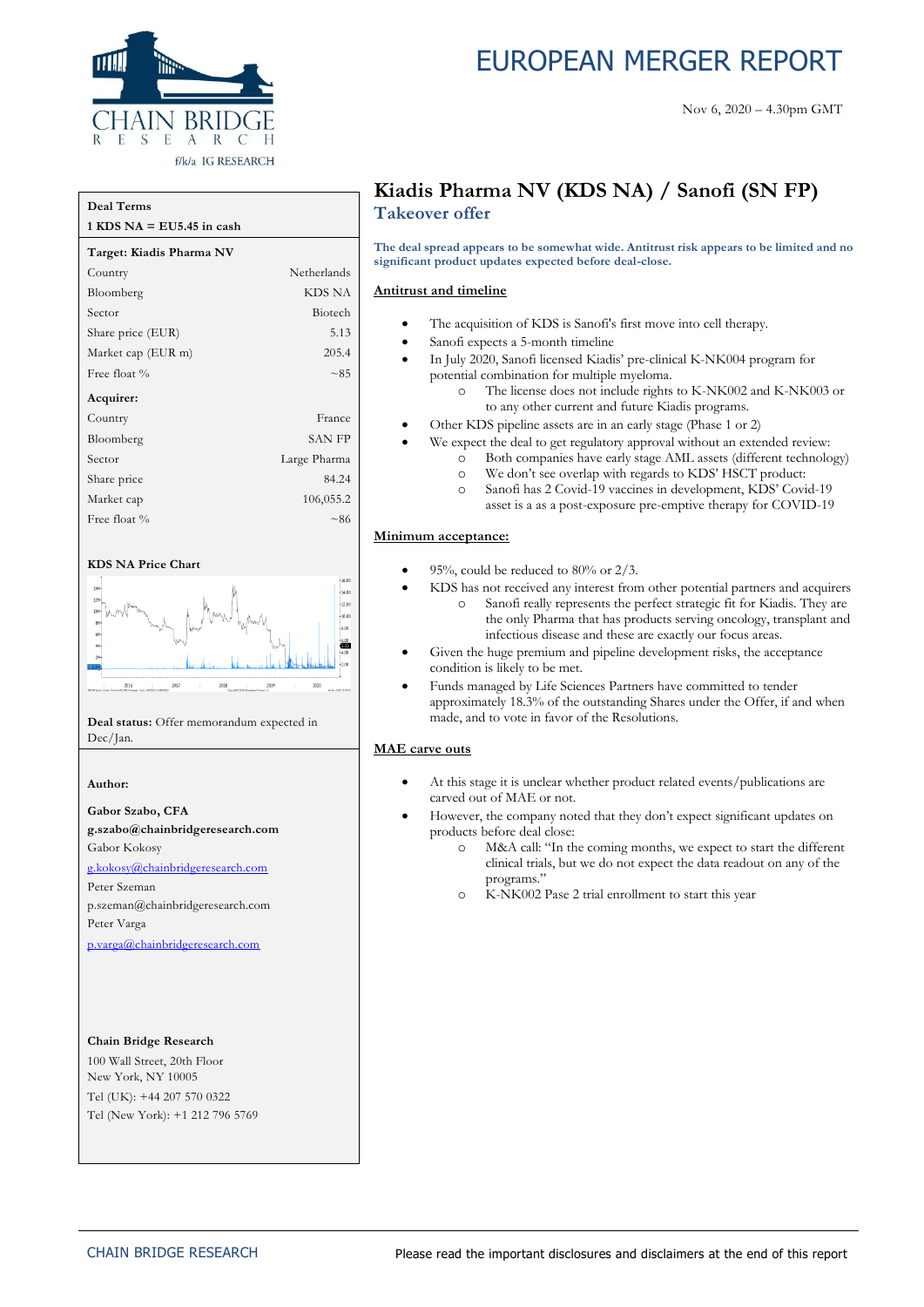### **Key terms of the offer**

| <b>Transaction Details</b>    |                                                                                                                                                                                                                                                                                      |  |  |  |  |
|-------------------------------|--------------------------------------------------------------------------------------------------------------------------------------------------------------------------------------------------------------------------------------------------------------------------------------|--|--|--|--|
| Deal announcement             | November 2, 2020                                                                                                                                                                                                                                                                     |  |  |  |  |
| Offer terms                   | $1$ KDS NA = EU5.45                                                                                                                                                                                                                                                                  |  |  |  |  |
| Deal size                     | €308 mn                                                                                                                                                                                                                                                                              |  |  |  |  |
| Offer structure               | Takeover Offer                                                                                                                                                                                                                                                                       |  |  |  |  |
| Target's Board Recommendation | Yes                                                                                                                                                                                                                                                                                  |  |  |  |  |
| <b>Voting Agreement</b>       | Funds managed by Life Sciences Partners have committed to tender approximately 18.3% of the<br>outstanding Shares under the Offer, if and when made, and to vote in favor of the Resolutions. The<br>irrevocable undertaking contains certain customary undertakings and conditions. |  |  |  |  |
| KDS NA incorp.                | Netherlands                                                                                                                                                                                                                                                                          |  |  |  |  |
| Deal announcement             | Click here for the announcement                                                                                                                                                                                                                                                      |  |  |  |  |
| $\blacksquare$ Synergies      | N/A                                                                                                                                                                                                                                                                                  |  |  |  |  |
| <b>Indicated Closing Date</b> |                                                                                                                                                                                                                                                                                      |  |  |  |  |
| $\blacksquare$ 1110001        |                                                                                                                                                                                                                                                                                      |  |  |  |  |

- **■** 1H2021
- Sanofi expects a 5-month timeline

#### **Dividends**

■ KDS does not pay any dividends.

#### **Timetable**

- **■ Deal Announcement**
- **■ Offer memorandum to be published**
- **■ EGM to be held**
- **■ End date**

November 2, 2020 December 2020 / January 2021 By March 2021 December 31, 2021

### **Key Conditions**

- **■ Pre-conditions**
	- o no material adverse effect having occurred and is continuing; no material breach of the Merger Agreement having occurred;
	- o the AFM having approved the offer document;
	- o the FSMA having recognized the offer document;
	- o no revocation or amendment of the recommendations by the Boards; no Superior Offer (as defined below) having been agreed upon by the third-party offeror and Kiadis, or having been launched;
	- o no third party being obliged and has announced to make, or has made a mandatory offer pursuant to Dutch l aw for consideration that is at least equal to the Offer Price;
	- o no order, stay, injunction, judgment or decree having been issued prohibiting or materially delaying the making of the Offer and/or the Post-Offer Restructuring;
	- o no notification having been received from the AFM stating that the preparations for the Offer are in breach of the Dutch offer rules or that one or more investment firms will not be allowed to cooperate with the Offer; and
	- o trading in the Shares on Euronext Amsterdam or Euronext Brussels not having been suspended or ended as a result of a listing measure (noteringsmaatregel) by Euronext Amsterdam or Euronext Brussels.

### **■ Offer Conditions**

- o minimum acceptance level of at least 95% of Kiadis' issued share capital on a fully diluted basis which will be automatically adjusted to 80% of Kiadis' issued share capital on a fully diluted basis if the Resolutions in connection with the Post-Offer Restructuring are passed at the EGM provided, however, that Sanofi may waive, to the extent permitted by applicable laws and regulations, the minimum acceptance level conditions without the consent of Kiadis if the acceptance level is at least 66.67% of Kiadis' issued share capital on a fully diluted basis;
- o competition clearances having been obtained;
- o no material breach of the Merger Agreement having occurred;
- o no material adverse effect having occurred and is continuing; no revocation or amendment of the recommendations by the Boards;
- o no recommended Superior Offer (as defined below) having been agreed upon by the third-party offeror and Kiadis, or having been launched;
- o no third party being obliged and has announced to make, or has made a mandatory offer pursuant to Dutch law for consideration that is at least equal to the Offer Price; no governmental or court order having been issued prohibiting the consummation of the transaction or the Post-Offer Restructuring;
- o no notification having been received from the AFM stating that the preparations for the Offer are in breach of the Dutch offe r rules or that one or more investment firms will not be allowed to cooperate with the Offer; and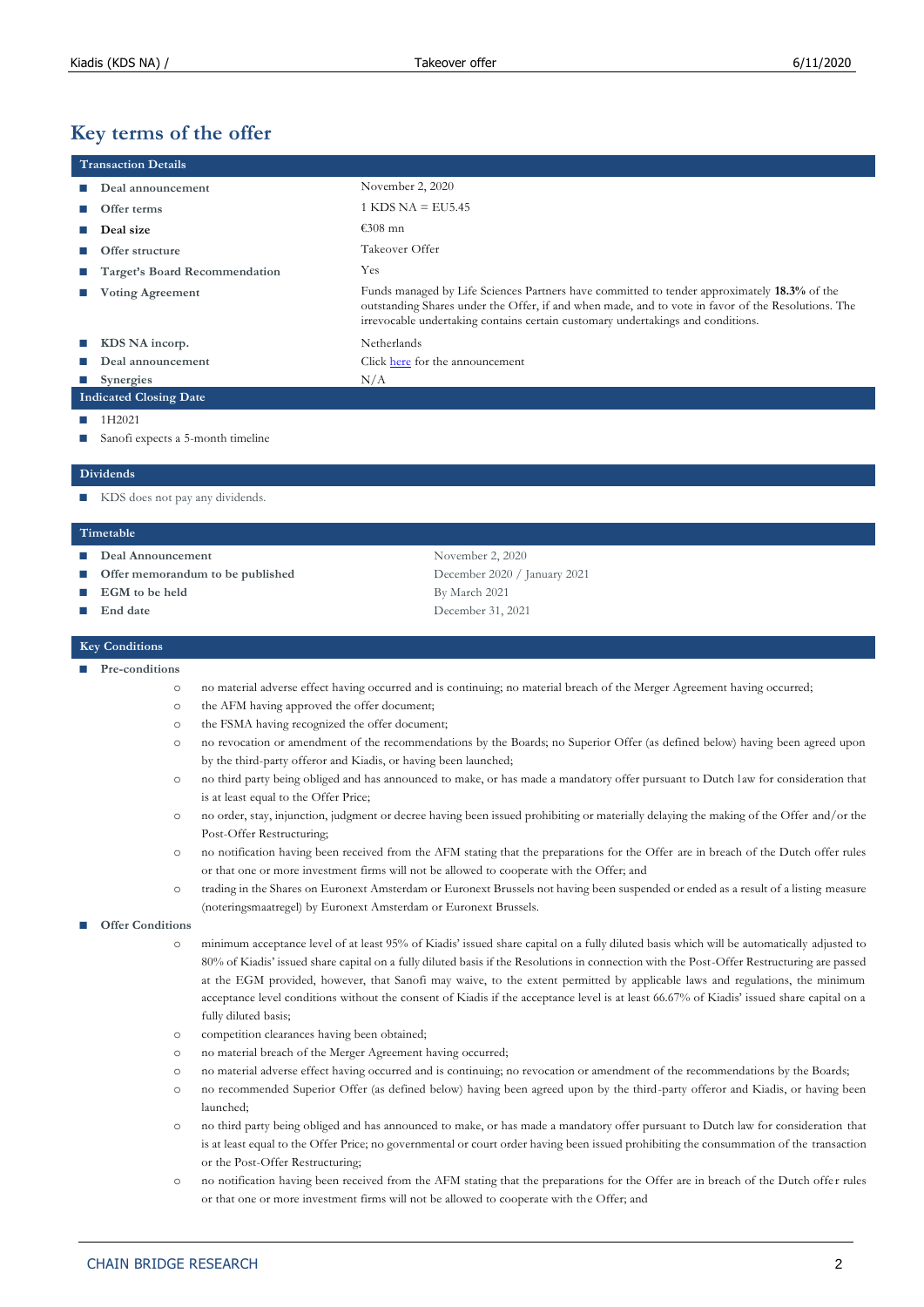o trading in the Shares on Euronext Amsterdam or Euronext Brussels not having been suspended or ended as a result of a listing measure (noteringsmaatregel) by Euronext Amsterdam or Euronext Brussels.

### **Break fees**

On termination of the Merger Agreement by Sanofi on account of a material breach of the Merger Agreement by Kiadis or in case the Merger Agreement is terminated by either Kiadis or Sanofi pursuant to a Superior Offer that is not matched by Sanofi (see below), Kiadis will forfeit a gross EUR 2,880,600 termination fee to Sanofi. On termination of the Merger Agreement by Kiadis, because of a material breach of the Merger Agreement by Sanofi, or because the competition clearance has not been obtained, Sanofi will forfeit a gross EUR 2,880,600 termination fee to Kiadis.

**KDS NA shareholders** LSP Advisory BV 11.2% Empery AM 4.9% Oddo BHF 4.2% Life Sciences Partners BV 4.1% BNP Paribas 0.9%

# **Company Description**

### **KIADIS DESCRIPTION**

- Kiadis is committed to developing innovative cell-based medicines for patients with life-threatening diseases. With headquarters in Amsterdam, The Netherlands, and offices and activities across the United States, Kiadis is reimagining medicine by leveraging the natural strengths of humanity and our collective immune system to source the best cells for life
- After the discontinuation of their lead product candidate and subsequent reorganization in 2019, we restarted Kiadis early in 2020 as an entirely new company focused solely on the proprietary and differentiated NK-cell platform that we obtained through the acquisition of CytoSen Therapeutics

### **Deal rationale**

- **■** "Sanofi really represents the perfect strategic fit for Kiadis. They are the only Pharma that has products serving oncology, transplant and infectious disease and these are exactly our focus areas."
- **■** Kiadis' proprietary platform is based on allogeneic or 'off-the-shelf' NK-cells from a healthy donor. NK-cells seek and identify malignant cancer cells and have broad application across various tumor types. The platform has the potential to make products rapidly and economically available for a broad patient population across a wide range of indications. Kiadis' NK cell-based medicines will be developed alone and in combination with Sanofi's existing platforms
- Sanofi's research, development, manufacturing and commercial expertise will be leveraged to advance Kiadis' pipeline, which includes NK-cell-based medicines for the treatment of patients undergoing hematopoietic stem cell transplant, liquid and solid tumors, as well as infectious disease.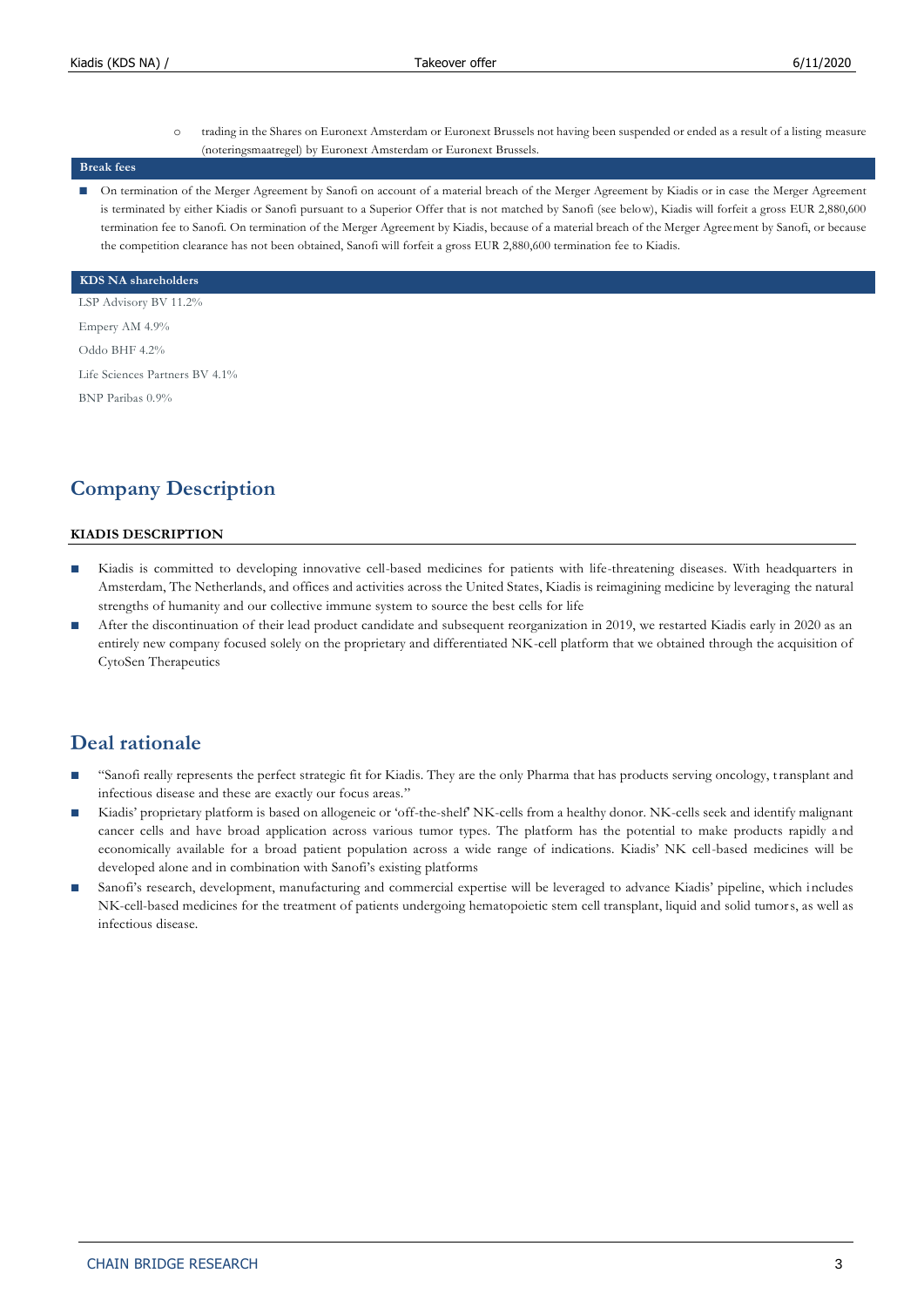# **Key risks**

### **REGULATORY APPROVALS**

- The acquisition of KDS is Sanofi's first move into cell therapy.
	- o KDS pipeline assets are in an early stage (Phase 1 or 2)
	- o K-NK-004 has already been licensed to Sanofi earlier this year.
	- Sanofi expects a 5-month timeline
- **■ Kiadis pipeline:**

### Pipeline in cancer and infectious disease





### o **Innovative K-NK cell platform**

- Kiadis' proprietary platform is based on allogeneic or 'off-the-shelf' NK cells from a healthy donor. NK cells seek and identify malignant cancer cells and have broad application across various tumor types. The platform has the potential to make products rapidly and economically available for a broad patient population across a wide range of indications.
- Kiadis' proprietary next generation NK-cell technology platform and pipeline complements Sanofi's existing therapeutic expertise
- Kiadis' pipeline of NK-cell therapies has the potential to deliver adjunctive therapy for patients undergoing hematopoietic stem cell transplantation or who have acute myeloid leukemia (AML).
	- K-NK002 is in a **Phase 2 study** evaluating NK-cells to **prevent post-transplant relapse in patients with AML and myelodysplastic syndromes.** The trial will be conducted in collaboration with premier U.S. transplant centers.
	- K-NK003 is in a **Phase 1 study** evaluating NK-cells for patients with **relapsed or refractory AML**.
	- KNK-ID-101 is a program evaluating the properties of K-NK cells and their suitability to fight SARS-CoV-2 and the option to develop K-NK cells as a **post-exposure pre-emptive therapy for COVID-19** in high risk patients.
		- o Kiadis plans to initiate a **Phase 1/2a clinical trial** evaluating the use of K-NK cells to treat COVID-19 patients with government grant funding.
			- KDS announced in the collaboration with the US Department of Defense and Army to fund the COVID program
- o **Natural killer (NK) cells** are the human body's first line of defense against cancer and infections. Antibodies work synergistically with NK cells to kill tumor cells in a process called antibody-dependent cell-mediated cytotoxicity (ADCC).
	- Treatment of multiple myeloma with anti-CD38 antibodies, such as Sarclisa®, deplete the patients' own NK cells, as natural NK cells also express CD38. Kiadis' CD38KO K-NK cells are NK cells that have been modified to prevent expression of CD38, and are thus resistant to this effect. Therefore, adjunctive infusion of CD38KO K-NK cells will reinvigorate the natural synergy between NK cells and antibodies to kill tumor cells, optimizing efficacy.
- o **Natural killer cell therapies** could improve on some of the drawbacks of the only currently approved cancer therapies, which are based [on immune T cells.](https://www.labiotech.eu/car-t/car-t-therapy-cancer-review/) One of the major advantages is that they could be easily made from donor cells rather than having to be produced individually for each patient using their own cells.
	- Many current cancer immunotherapies are specifically engineered to attack cancer in a way that would never occur in the human body naturally. For example, the two approved chimeric antigen receptor (CAR) T cell therapies on the market today, Kymriah and Yescarta. These are developed by engineering the patient's own T cells to attack their B cells, which are the ones affected by their cancer.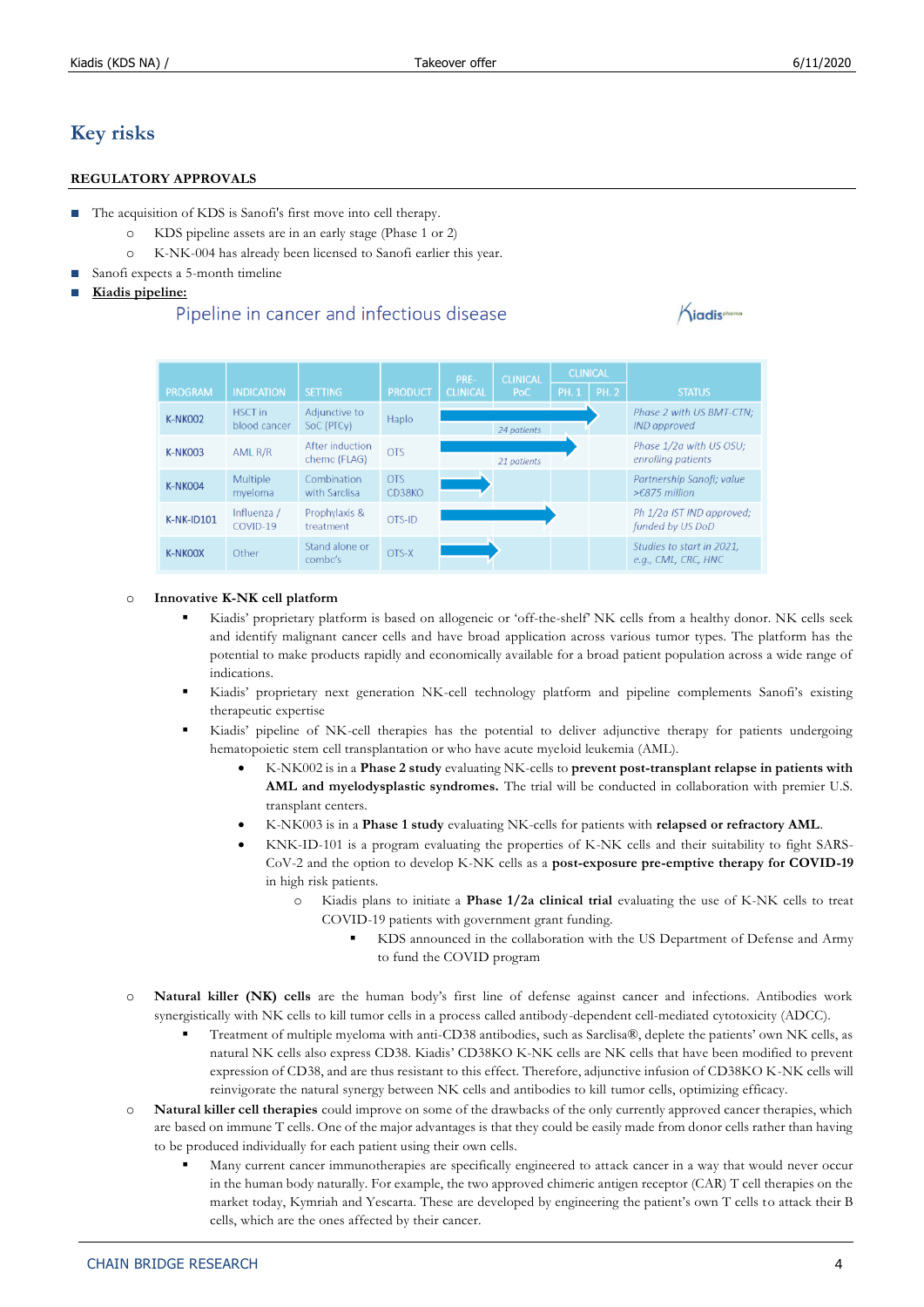- NK cells and T cells have very similar killing mechanisms, but they differ widely in how they detect danger.
- For instance, T cells scan cells for signs of cancer or infection using a protein called a T cell receptor, whereas NK cells are equipped to pick up signs of stress in the form of specific membrane proteins, which often occur in infected or cancerous cells. So while T cells rely on the T cell receptor to identify cancerous cells or pathogens, NK cells can detect a much wider range of markers.
- Moreover, NK cells do not cause cytokine release syndrome or graft versus host disease, which are common side effects of T cell therapy.
- o Natural killer cells have shown great potential for treating blood cancer, but their applications might not stop there. One of the biggest challenges moving forward is how to build on the developments in the field and harness natural killer cell therapies for the treatment of solid cancers.

### **■ Other companies developing NK cells:**

- o French biotech Innate Pharma, for example, is developing an NK cell engager, which can bind to the surface of tumor cells and recruit and activate NK cells to cause tumor cell death.
- o German biotech Affimed and California-based biotech NKMax America [announced a collaboration](https://www.affimed.com/affimed-and-nkmax-america-to-study-the-combination-of-afm24-an-egfr-targeted-innate-cell-engager-with-snk01-natural-killer-cell-therapy/) to study Affimed's innate cell engager in combination with NKMax America's NK cell therapy in solid tumors.
- o Irish biotech ONK Therapeutics, an off-the-shelf NK cell therapy company, [recently raised €6.8M](https://www.businesswire.com/news/home/20201019005051/en/ONK-Therapeutics-Closes-New-Financing-and-Appoints-Chris-Nowers-as-CEO) (\$8M) from US-based investor Acorn Bioventures and its current shareholders. This brings the total raised by the company in the last six months to €12.4M (\$14.6M).

### **■ Key overlaps**:

### o **HSCT in blood cancer**

- We don't see overlap with regards to KDS' HSCT product:
- Sanofi:
	- Hematopoietic stem-cell transplantation (HSCT) is the [transplantation](https://en.wikipedia.org/wiki/Organ_transplantation) of [multipotent hematopoietic stem](https://en.wikipedia.org/wiki/Multipotent_hematopoietic_stem_cell)  [cells,](https://en.wikipedia.org/wiki/Multipotent_hematopoietic_stem_cell) usually derived from [bone marrow,](https://en.wikipedia.org/wiki/Bone_marrow) [peripheral blood,](https://en.wikipedia.org/wiki/Peripheral_blood) or [umbilical cord blood.](https://en.wikipedia.org/wiki/Umbilical_cord_blood) It may be **[autologous](https://en.wikipedia.org/wiki/Autologous_stem_cell_transplantation)** (the patient's own stem cells are used), [allogeneic](https://en.wikipedia.org/wiki/Allotransplantation) (the stem cells come from a donor) or [syngeneic](https://en.wikipedia.org/wiki/Syngeneic_stem_cell_transplantation) (from an [identical twin\)](https://en.wikipedia.org/wiki/Identical_twin)
	- Sanofi's Mozobil® (plerixafor injection) is a hematopoietic stem cell mobilizer indicated in combination with granulocyte-colony stimulating factor (G-CSF) to mobilize hematopoietic stem cells to the peripheral blood for collection and subsequent **autologous** transplantation in patients with **non-Hodgkin's lymphoma (NHL**) and **multiple myeloma (MM).** Mozobil® is marketed in over 50 countries.
	- SAR440234 is a novel bispecific T-cell engager (TCE) that has been engineered incorporating the proprietary Cross-Over-Dual-Variable-Domain (CODV) format, a fully humanized Fc-silenced IgG1 backbone, and variable domains from two antibodies, targeting CD3 (T-cell co-receptor) and CD123, respectively with the goal of developing a therapeutic molecule active against leukemic stem cells and blasts. The First in Human study testing dose-escalation of SAR440234 in patients with **acute myeloid leukemia**, acute lymphoid leukemia and **myelodysplastic syndrome** is ongoing. (**Phase 1**)
- KDS:
	- K-NK002 is in a Phase 2 study evaluating NK-cells to **prevent post-transplant relapse** in patients with **AML** and **myelodysplastic syndromes.**

### o **AML R/R**

- Both companies have early stage AML assets (different technology)
- K-NK003 is in a **Phase 1 study** evaluating NK-cells for patients with **relapsed or refractory AML**
- Sanofi:
	- **SAR438859 is in Phase 2**
		- o **Isatuximab:** 1-2L Acute Myeloid Leukemia (AML) and Acute Lymphoblastic Leukemia (ALL)
	- **SAR440234 Phase 1**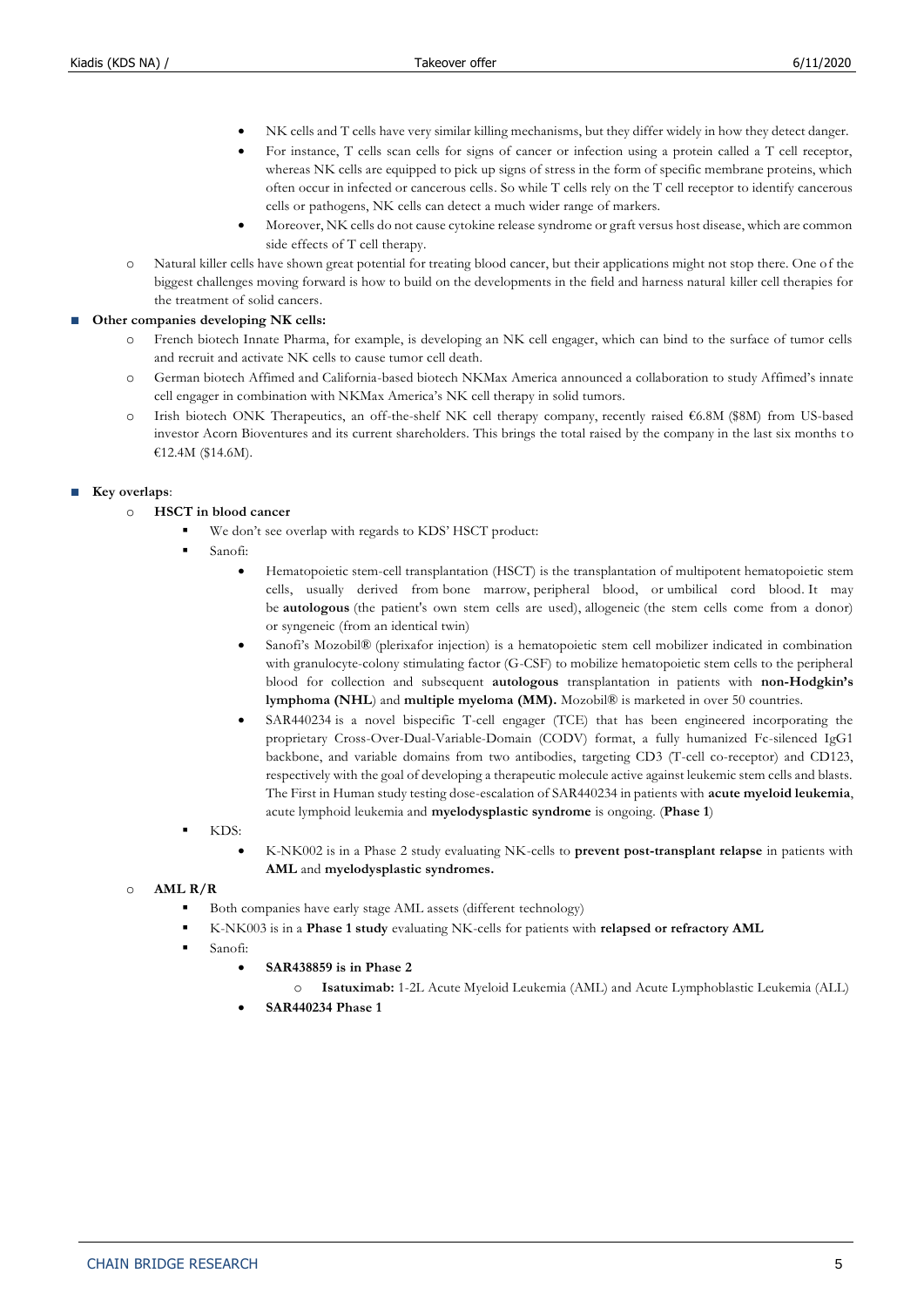$K<sub>iodis<sub>phamo</sub></sub>$ 

AML R/R unmet need: CR 21% - 50% in recently approved and pipeline drugs

| ~20,000 patients in US diagnosed |                    |         |                             | CR / CRi / CRh in recently approved products |  |
|----------------------------------|--------------------|---------|-----------------------------|----------------------------------------------|--|
|                                  |                    |         | Idhifa                      | 23% (IDH2i; 10% of patients)                 |  |
|                                  | with AML each year | Tibsovo | 33% (IDH1i; 5% of patients) |                                              |  |
|                                  | Fit                | Unfit   | Xospata                     | 21% (FLIT3: 30% of patients)                 |  |
| 1 <sup>st</sup> relapse          | 3,300              | 2.260   | Mylotarg                    | 26% (CD33; 90% of patients                   |  |
| 2 <sup>nd</sup> relapse          | 1.060              | 565     |                             | CR / CRi / CRh for products in phase 3       |  |
|                                  |                    |         | Uprolesalan                 | 41%                                          |  |
| 3rd relapse                      | 265                | 140     | DFP10917                    | 30%                                          |  |
| R/R Total                        | 4.625              | 2.965   | Devimistat                  | 50%                                          |  |
|                                  |                    |         | Crenolanib                  | 39% (FLIT3: 30% of patients)                 |  |

Grade 3 safety events in 15-46% of patients of recently approved products

### o **Covid-19**

- Sanofi is pursuing two vaccine candidates
	- Sanofi recently announced the continuation of its work in COVID-19 vaccine development with the start of a phase 1/2 clinical trial, in partnership with GSK. The trial will enroll 440 healthy adults in the US to evaluate the vaccine's safety, tolerability and immune response.
		- o "We aim to deliver the first results in December. Positive data would enable a prompt start of a pivotal phase 3 trial by the end of this year," said Thomas Triomphe, Executive Vice President and Global Head of Sanofi Pasteur.
		- o A positive outcome from phase 3 trials could mean a request for regulatory approval in the first half of 2021.
- Sanofi is also exploring a second COVID-19 vaccine candidate, in partnership with Translate Bio, a clinical-stage [messenger RNA \(mRNA\) biotechnology company.](https://www.sanofi.com/en/media-room/press-releases/2020/2020-03-27-07-00-00) The project is on track to start clinical trials by December.
- KDS' Covid-19 asset is a as a post-exposure pre-emptive therapy for COVID-19

### **■ Sanofi / Kiadis partnership**

- o In July 2020, Sanofi licensed Kiadis' pre-clinical K-NK004 program for potential combination for multiple myeloma.
- o The license does not include rights to K-NK002 and K-NK003 or to any other current and future Kiadis programs.
- o Kiadis Pharma says as part of agreement it will receive a EU17.5 million up front payment and will also be entitled to get up toEU857.5 million upon Sanofi's achievement of preclinical, clinical, regulatory and commercial milestones, according to a statement on Wednesday.
	- Kiadis says it will also receive up to "low double-digit royalties" based on commercial sales of approved products resulting from agreement
- o Sanofi has received exclusive worldwide rights to research, develop and commercialize K-NK004 based on Kiadis' CD38KO K-NK cells in combination with CD38-targeting molecules for the treatment of multiple myeloma and other CD38 positive blood cancers. Recently, Sanofi received U.S. Food and Drug Administration (FDA) approval for Sarclisa, a monoclonal antibody that targets CD38, for the treatment of multiple myeloma. Additionally, Sanofi has obtained exclusive rights to use Kiadis' K-NK platform for two other previously undisclosed pre-clinical programs. The license does not include rights to K-NK002 and K-NK003 or to any other current and future Kiadis programs.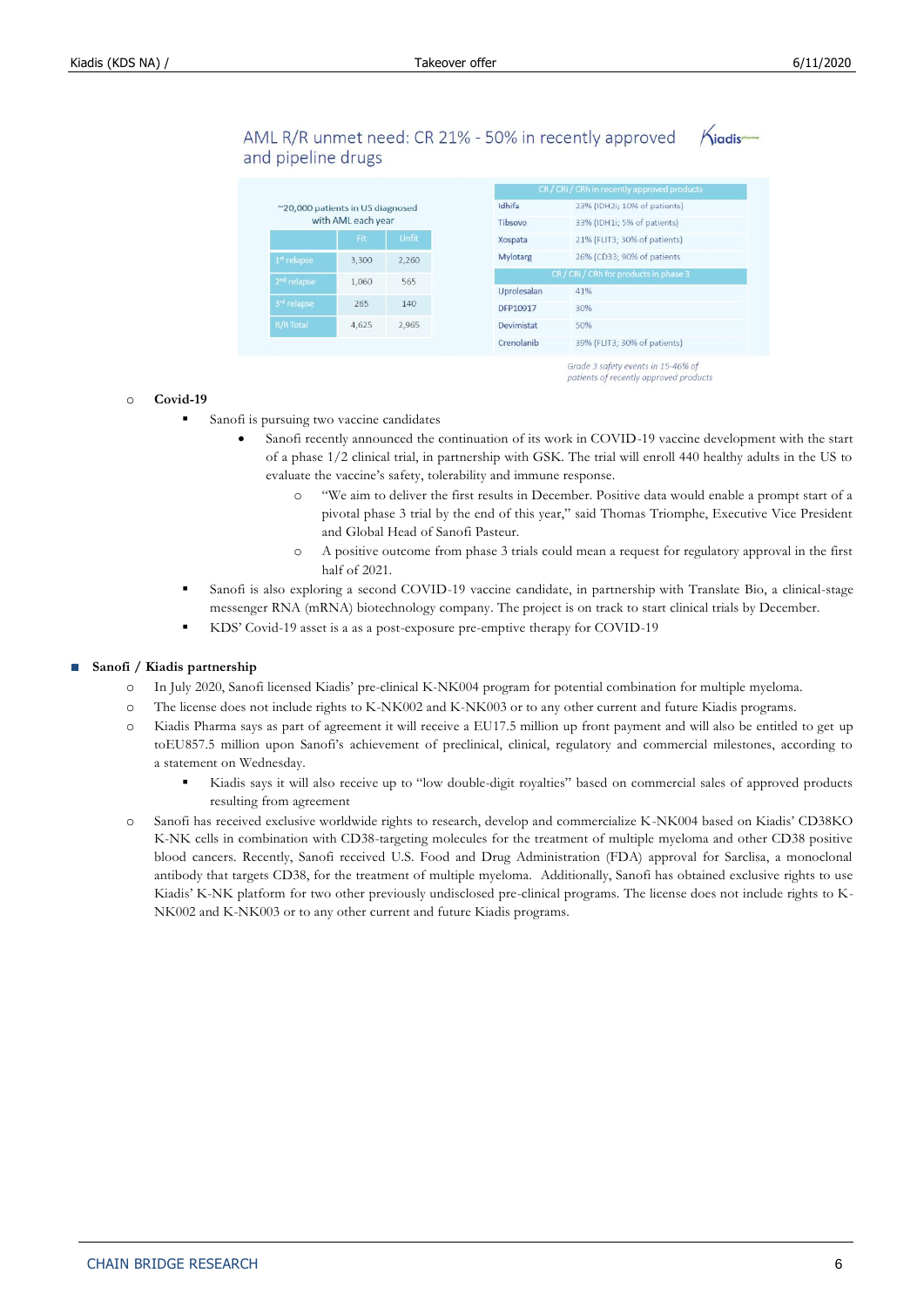### K-NK004 partnered to Sanofi, potential deal value >€875M Kiadis

#### ■ K-NK004 targets €15 billion market in multiple myeloma

- . Anti-CD38 antibodies hamper their own efficacy by depleting patients' own NK cells (no ADCC available)
	- . In K-NK004 cells CD38 has been knocked out thus K-NK004 can not be depleted
	- Sanofi to combine K-NK004 with Sarclisa®, Sanofi's recently approved anti-CD38 antibody

#### Sanofi gains exclusive worldwide rights to K-NK004

- . K-NK004 in combination with anti-CD38 antibodies in multiple myeloma and CD38+ blood cancers
- Two additional pre-clinical programs

#### ■ Potential deal value ~€875 million, plus royalties

- $\cdot$   $\in$  17.5 million upfront
- €857.5 million in preclinical, clinical, regulatory and commercial milestones
- Up to low double-digit royalties on Sales by Sanofi

#### **MINIMUM ACCEPTANCE / COUNTER-BID**

- **■** 95%, could be reduced to 80% or 2/3.
- KDS has not received any interest from other potential partners and acquirers
	- o "Sanofi really represents the perfect strategic fit for Kiadis. They are the only Pharma that has products serving oncology, transplant and infectious disease and these are exactly our focus areas."
- Given the huge premium and pipeline development risks, the acceptance condition is likely to be met.
- Funds managed by Life Sciences Partners have committed to tender approximately 18.3% of the outstanding Shares under the Offer, if and when made, and to vote in favor of the Resolutions.
- Sanofi and Kiadis may terminate the Merger Agreement in the event of a bona fide third-party offeror making an offer that the Boards determine in good faith to be substantially more beneficial than Sanofi's offer, also taking into account, amongst other things, all legal, financial and regulatory aspects, timing, certainty, conditionality and non-financial covenants, provided that (i) the offer exceeds the Offer Price by at least 8% and (ii) the third-party offeror has conditionally committed itself to Kiadis in the event of an offer, under customary conditions to the Company to launch such offer within the applicable time periods prescribed by applicable laws following announcement of such offer (a "Superior Offer"). In the event of a Superior Offer, Sanofi will be given the opportunity to match such offer. If Sanofi matches the Superior Offer, the third party offer may not be accepted and the Merger Agreement may not be terminated by Kiadis. Any additional subsequent competing offer will have a 4% offer threshold and matching right for Sanofi. As part of the agreement, Kiadis has entered into customary undertakings not to solicit third party offers
- Back end transaction
	- o Sanofi's willingness to pay the Offer Price and pursue the Offer is predicated on the acquisition of 100% of the Shares or the entirety of Kiadis' assets and operations, the ability to delist Kiadis, and the ability to fully integrate the respective bu sinesses of Kiadis and Sanofi and realize the operational, commercial, organizational, financial and tax benefits of the combination of the parties. Such benefits could not, or would only partially, be achieved if Kiadis were to continue as a standalone entity with a minority shareholder base. As soon as possible following the settlement of the Offer, Kiadis and Sanofi shall seek to procure delisting of the Shares on Euronext Amsterdam and Euronext Brussels.
	- If Sanofi acquires at least 95% of the Shares, Sanofi shall commence statutory squeeze-out proceedings, unless Sanofi and Kiadis after reasonable consultation, taking into account the interests of the remaining stakeholders and other relevant circumstances, agree that Sanofi can pursue the Post-Offer Restructuring (as defined below). If the Shares held by Sanofi after expiry of the post acceptance period of the Offer will represent at least 80% and less than 95% of Kiadis' aggregate issued a nd outstanding ordinary share capital on a fully diluted basis or such lower percentage as may be agreed between Sanofi and Kiadis prior to settlement and the Offer being declared unconditional, Sanofi will have the right to pursue an asset sale and liquidation (the "Asset Sale") whereby Kiadis will sell and transfer all of its assets and liabilities to Sanofi against payment of a purchase price equal to the offer consideration (the "Sale Price"). Following the completion of the Asset Sale, Kiadis will effectuate the dissolution and liquidation of Kiadis (the " Company Dissolution" and, together with the Asset Sale, the "Post-Offer Restructuring") and make an advance liquidation distribution per Share that is intended to take place on or about the date the Asset Sale is completed and in an amount that is to the fullest extent possible equal to the Offer Price, without any interest and less any applicable withholding taxes and other taxes.
	- o The Post-Offer Restructuring is subject to Kiadis' shareholders' approval at the EGM to be held prior to closing of the offer period. Sanofi and Kiadis may explore and agree on potential alternative Post-Offer Restructurings, such as a combination of a statutory legal (triangular) merger and a sale of the shares in the surviving successor of Kiadis to Sanofi.
	- o Sanofi may utilize all other available legal measures in order to acquire full ownership of Kiadis' outstanding Shares and/or its business in accordance with the terms of the Merger Agreement.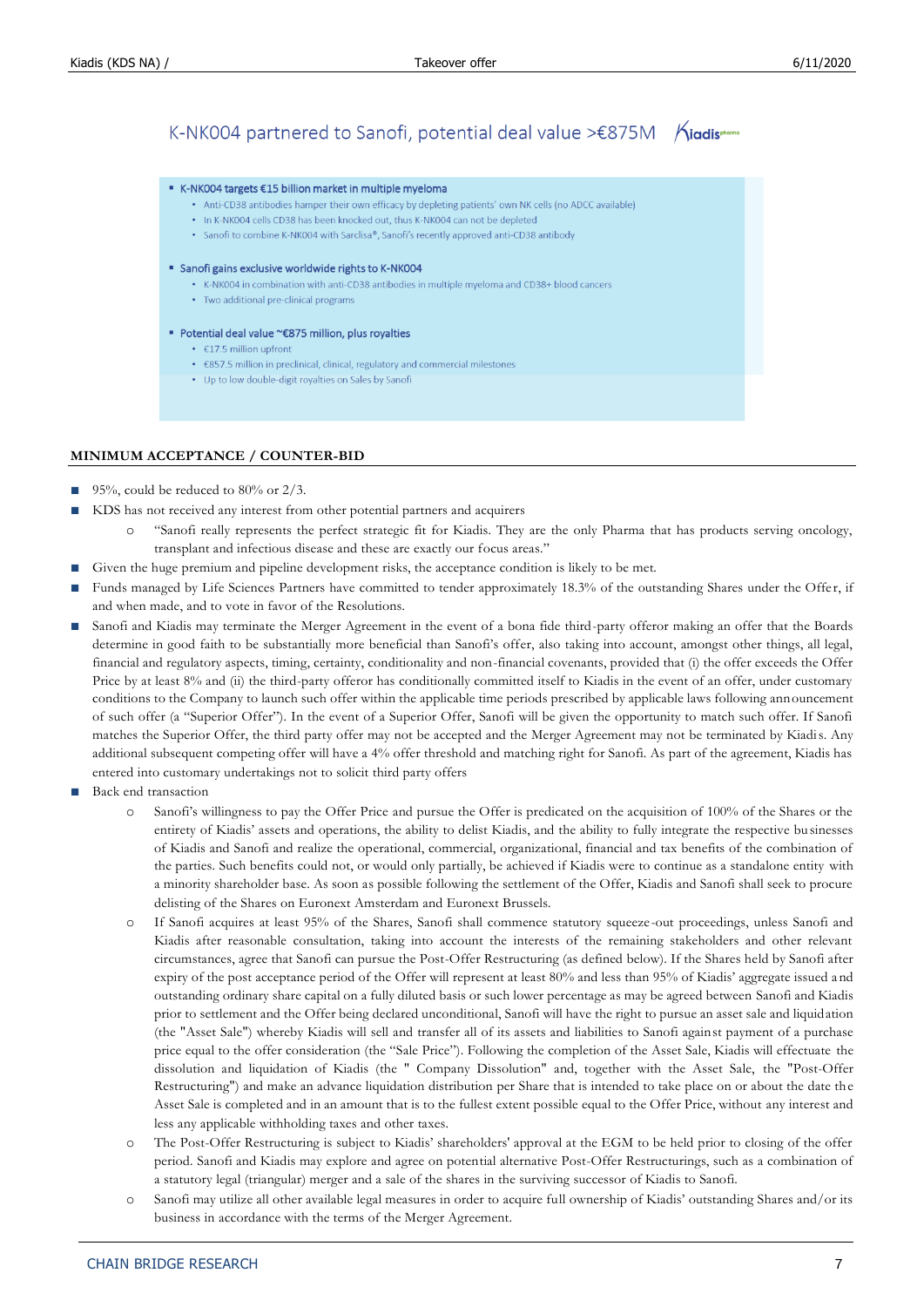### **MAE CARVE-OUTS**

- At this stage it is unclear whether product related events/publications are carved out of MAE or not.
- However, the company noted that they don't expect significant updates on products before deal close:
	- o M&A call: "In the coming months, we expect to start the different clinical trials, but we do not expect the data readout on any of the programs."

### Significant progress in 2020 sets the stage for a promising 2021



|                                              | 2020                                                                                                                                             | 2021                                                                                                                                              |
|----------------------------------------------|--------------------------------------------------------------------------------------------------------------------------------------------------|---------------------------------------------------------------------------------------------------------------------------------------------------|
| <b>K-NK002</b><br><b>HSCT</b>                | √ IND filing and approval for NK-REALM study<br>✔ Updates existing clinical proof-of-concept trials<br>• Start NK-RFALM Phase 2 trial enrolment  | • Completion safety lead-in and start open enrolment<br>NK-REALM Phase 2 trial<br>Interim efficacy and persistence data NK-REALM<br>Phase 2 trial |
| <b>K-NK003</b><br>AML R/R                    | $\checkmark$ IND approval for Phase 1 trial<br>$\checkmark$ Start Phase 1 trial enrolment<br>√ Updates existing clinical proof-of-concept trials | Interim efficacy/safety data Phase 1 trial<br>٠                                                                                                   |
| <b>K-NK-ID101</b><br>Influenza /<br>COVID-19 | ✔ Establish and execute R&D collaborations<br>$\checkmark$ Government grants<br>$\checkmark$ IND approval Phase 1/2 trial                        | • Start Phase 1/2 enrolment<br>Interim read out Phase 1/2 trial<br>$\bullet$ .<br>• Additional government grants                                  |
| Other                                        | $\checkmark$ Preclinical data<br>← Pharma/biotech BD partnership<br>• Start clinical proof-of-concept (signal) trials in<br>solid/blood tumors   | • Interim clinical data proof of concept<br>Pharma/biotech BD partnership<br>• Start new clinical studies                                         |

# **Valuation**

### **DEAL PREMIUM**

■ The Offer Price represents a premium of 272% over the closing price on 30 October 2020, a premium of approximately 247% over the 30 trading days VWAP and a premium of approximately 200% over the 90 trading days VWAP